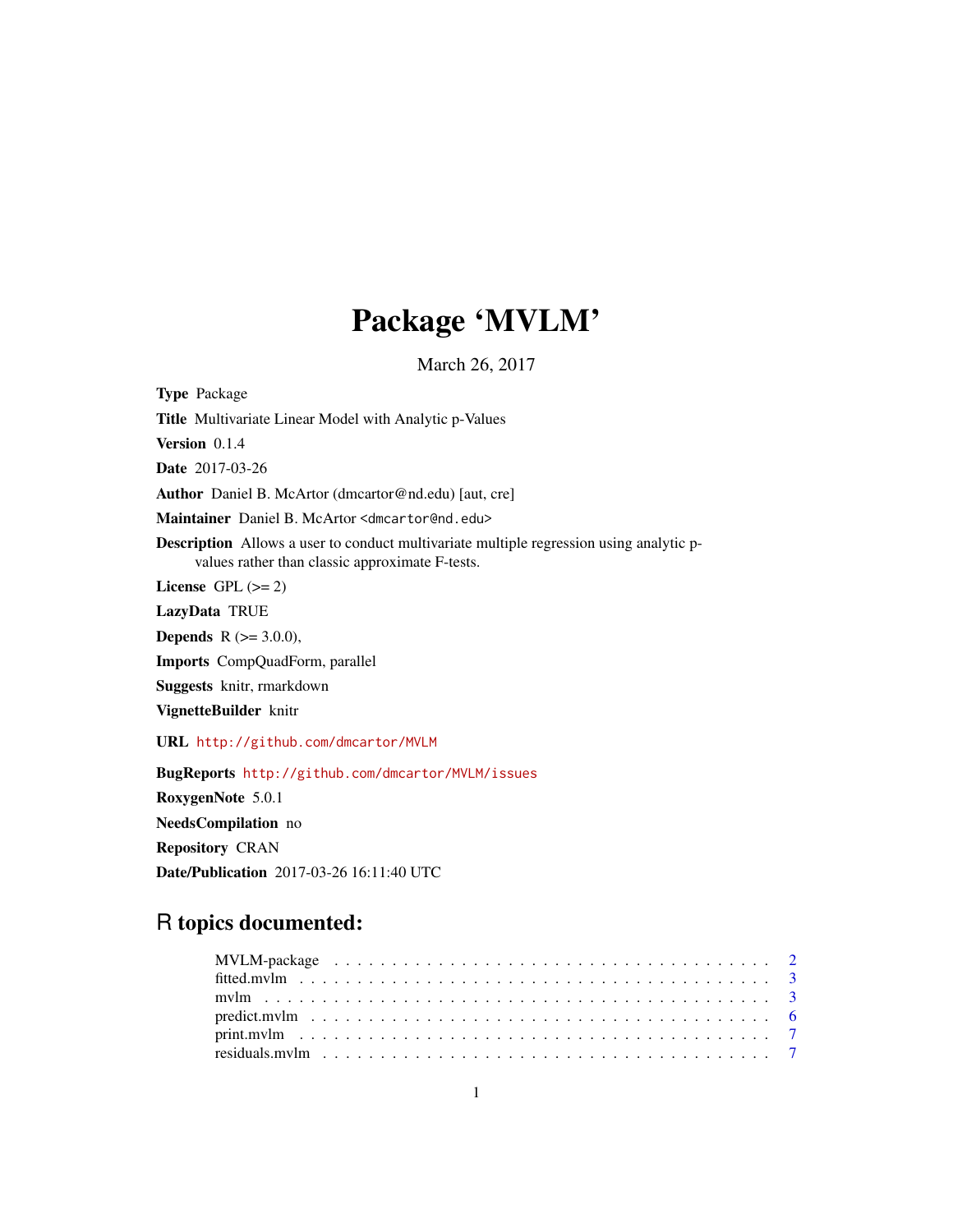| Index |  |  |  |  |  |  |  |  |  |  |  |  |  |  |  |  |  |  |  |
|-------|--|--|--|--|--|--|--|--|--|--|--|--|--|--|--|--|--|--|--|
|       |  |  |  |  |  |  |  |  |  |  |  |  |  |  |  |  |  |  |  |
|       |  |  |  |  |  |  |  |  |  |  |  |  |  |  |  |  |  |  |  |
|       |  |  |  |  |  |  |  |  |  |  |  |  |  |  |  |  |  |  |  |

MVLM-package *Multivariate Linear Model with Analytic p-values*

#### **Description**

The MVLM package is used to fit linear models with a multivariate outcome. It utilizes the asymptotic null distribution of the multivariate linear model test statistic to compute p-values (McArtor et al., under review). It therefore alleviates the need to use approximate p-values based Wilks Lambda, Pillai's Trace, the Hotelling-Lawley Trace, and Roy's Greatest Root.

#### Usage

To access this package's tutorial, type the following line into the console:

```
vignette("mvlm-vignette")
```
There is one primary function that comprises this package: vignette('mvlm-vignette') There is one primary functions that comprise this package: [mvlm](#page-2-1), which regresses a multivariate outcome onto a set of predictors. Standard functions like summary, fitted, residuals, and predict can be called on a mvlm output object.

#### References

Davies, R. B. (1980). The Distribution of a Linear Combination of chi-square Random Variables. Journal of the Royal Statistical Society. Series C (Applied Statistics), 29(3), 323-333.

Duchesne, P., & De Micheaux, P.L. (2010). Computing the distribution of quadratic forms: Further comparisons between the Liu-Tang-Zhang approximation and exact methods. Computational Statistics and Data Analysis, 54(4), 858-862.

McArtor, D. B., Grasman, R. P. P. P., Lubke, G. H., & Bergeman, C. S. (under review). The asymptotic null distribution of the multivariate linear model test statistic. Manuscript submitted for publication.

#### Examples

```
data(mvlmdata)
Y <- as.matrix(Y.mvlm)
mvlmres < -mvlm(Y \sim Cont + Cat + Ord, data = X.mvlm)summary(mvlm.res)
```
<span id="page-1-0"></span>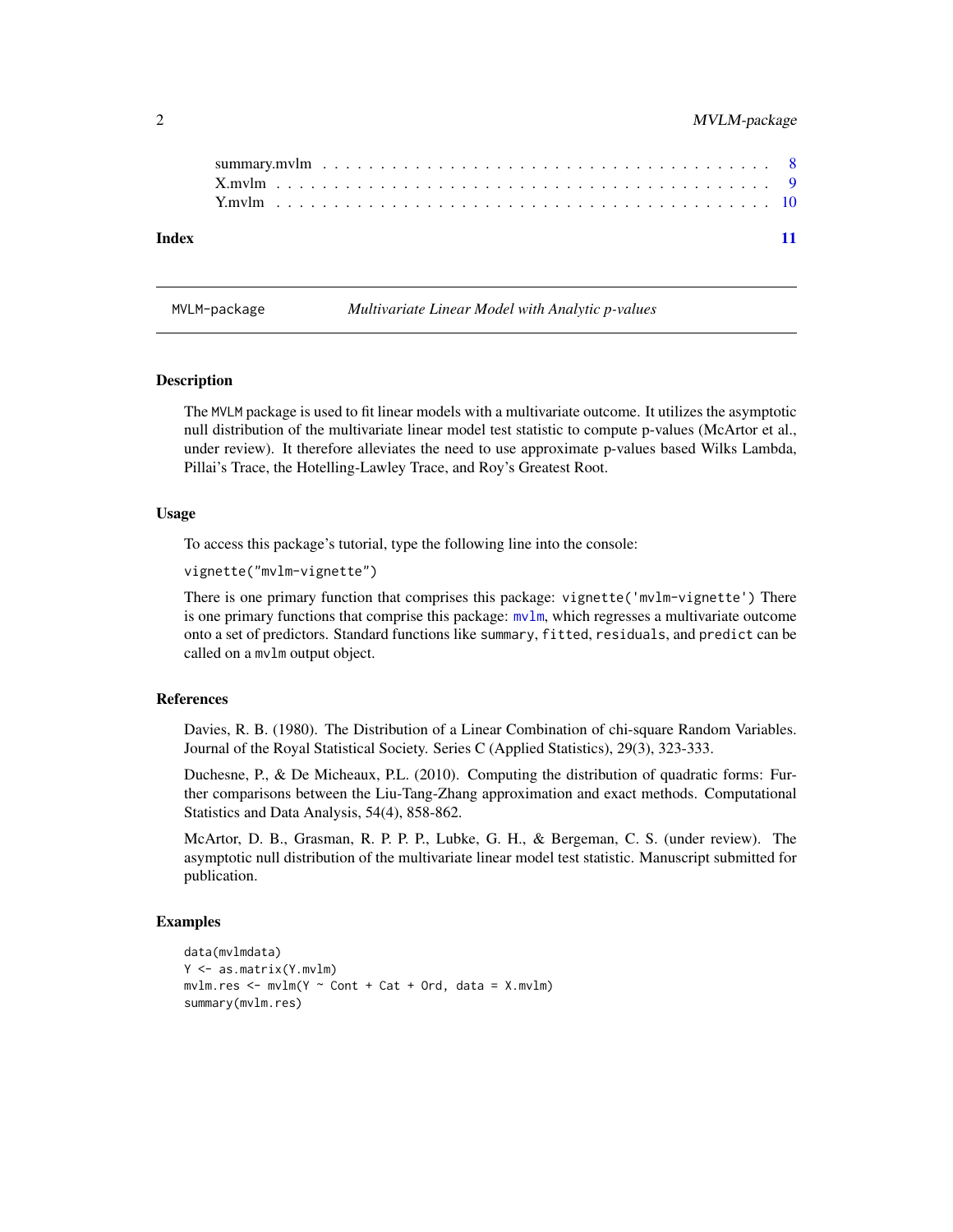<span id="page-2-0"></span>

#### Description

fitted method for class mvlm.

#### Usage

## S3 method for class 'mvlm' fitted(object, ...)

#### Arguments

| object | Output from $mvlm$                                 |
|--------|----------------------------------------------------|
| .      | Further arguments passed to or from other methods. |

#### Value

A data frame of fitted values with the same dimension as the outcome data passed to mvlm

#### Author(s)

Daniel B. McArtor (dmcartor@nd.edu) [aut, cre]

#### Examples

```
data(mvlmdata)
Y <- as.matrix(Y.mvlm)
mvlmres < - mvlm(Y ~ ~ Cont ~ + Cat ~ + Ord, data = X.mvlm)Y.hat <- fitted(mvlm.res)
```
<span id="page-2-1"></span>

| m∨lm | Conduct multivariate multiple regression and MANOVA with analytic |
|------|-------------------------------------------------------------------|
|      | <i>p</i> -values                                                  |

#### Description

mvlm is used to fit linear models with a multivariate outcome. It uses the asymptotic null distribution of the multivariate linear model test statistic to compute p-values (McArtor et al., under review). It therefore alleviates the need to use approximate p-values based Wilks' Lambda, Pillai's Trace, the Hotelling-Lawley Trace, and Roy's Greatest Root.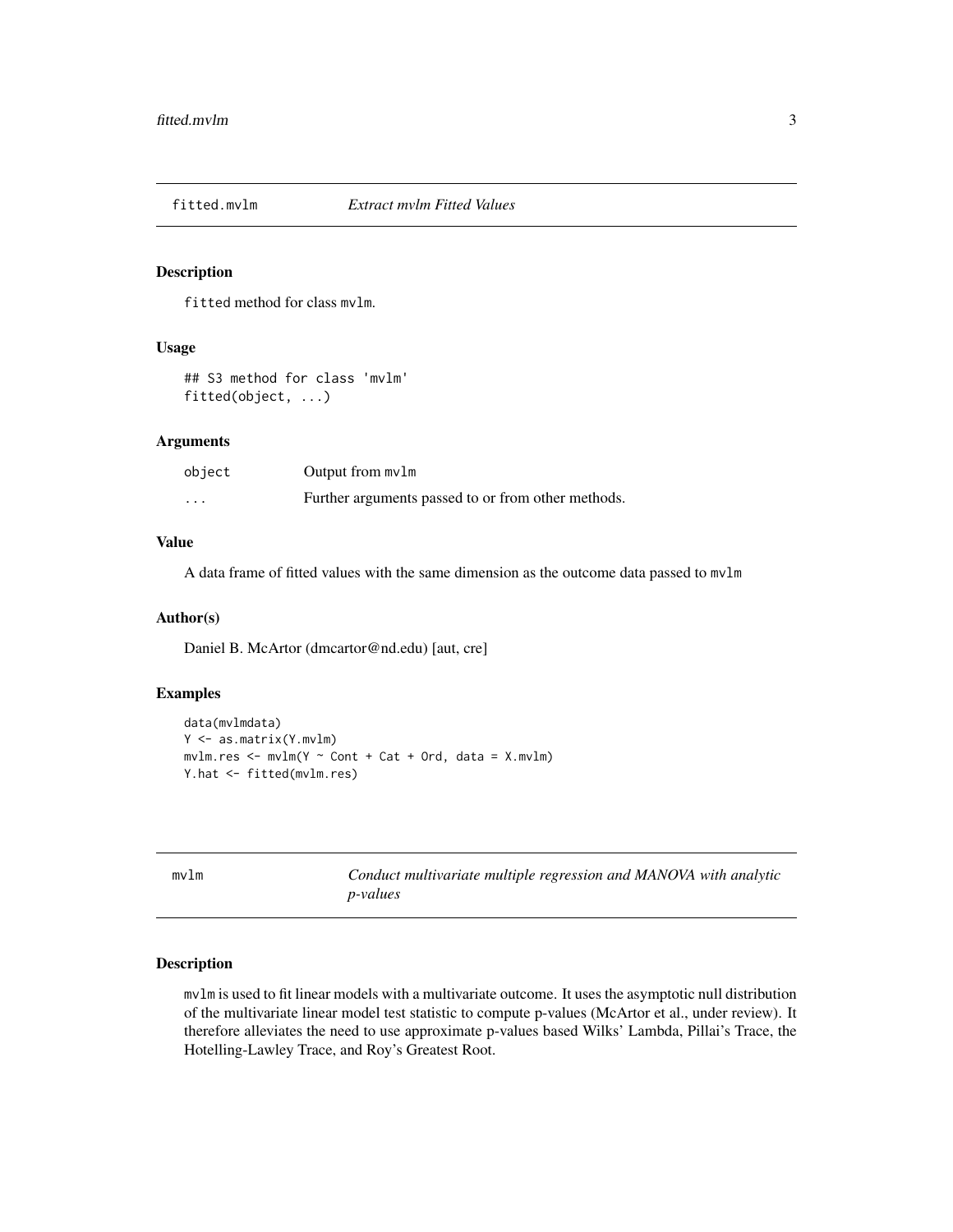#### <span id="page-3-0"></span>Usage

```
mvlm(formula, data, n.cores = 1, start.acc = 1e-20,
 contr.factor = "contr.sum", contr.ordered = "contr.poly")
```
#### Arguments

| formula       | An object of class formula where the outcome (e.g. the Y in the following<br>formula: $Y \sim x1 + x2$ ) is a n x q matrix, where q is the number of outcome<br>variables being regressed onto the set of predictors included in the formula. |
|---------------|-----------------------------------------------------------------------------------------------------------------------------------------------------------------------------------------------------------------------------------------------|
| data          | Mandatory data. frame containing all of the predictors passed to formula.                                                                                                                                                                     |
| n.cores       | Number of cores to use in parallelization through the parallel pacakge.                                                                                                                                                                       |
| start.acc     | Starting accuracy of the Davies (1980) algorithm implemented in the davies<br>function in the CompQuadForm package (Duchesne $\&$ De Micheaux, 2010) that<br>mvlm uses to compute multivariate linear model p-values.                         |
| contr.factor  | The type of contrasts used to test unordered categorical variables that have type<br>factor. Must be a string taking one of the following values: ("contr.sum", "contr.treatment", "co                                                        |
| contr.ordered | The type of contrasts used to test ordered categorical variables that have type<br>ordered. Must be a string taking one of the following values: ("contr.poly", "contr.sum", "contr.                                                          |

#### Details

Importantly, the outcome of formula must be a matrix, and the object passed to data must be a data frame containing all of the variables that are named as predictors in formula.

The conditional effects of variables of type factor or ordered in data are computed based on the type of contrasts specified by contr.factor and contr.ordered. If data contains an (ordered or unordered) factor with k levels, a k-1 degree of freedom test will be conducted corresponding to that factor and the specified contrast structure. If, instead, the user wants to assess k-1 separate single DF tests that comprise this omnibus effect (similar to the approach taken by lm), then the appropriate model matrix should be formed in advance and passed to mvlm directly in the data parameter. See the package vigentte for an example by calling vignette('mvlm-vignette').

#### Value

An object with nine elements and a summary function. Calling summary(mvlm.res) produces a data frame comprised of:

| Statistic | Value of the corresponding test statistic.                                                                                                                     |
|-----------|----------------------------------------------------------------------------------------------------------------------------------------------------------------|
| Numer DF  | Numerator degrees of freedom for each test statistic.                                                                                                          |
| Pseudo R2 | Size of the corresponding (omnibus or conditional) effect on the multivariate<br>outcome. Note that the intercept term does not have an estimated effect size. |
| p-value   | The p-value for each (omnibus or conditional) effect.                                                                                                          |

In addition to the information in the three columns comprising summary(mvlm.res), the mvlm.res object also contains:

p.prec A data.frame reporting the precision of each p-value. These are the maximum error bound of the p-values reported by the davies function in CompQuadForm.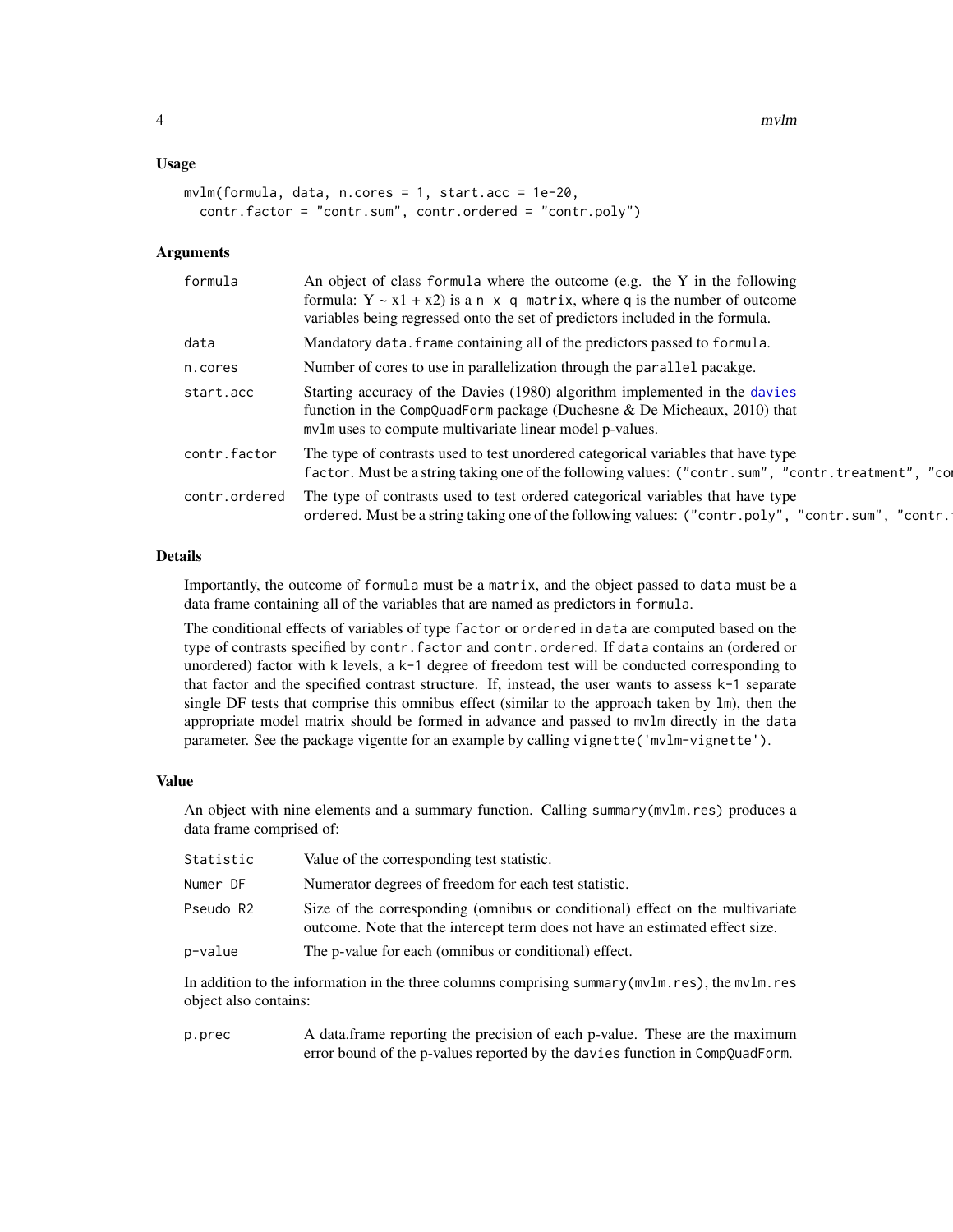$mvlm$  5

| y.rsq    | A matrix containing in its first row the overall variance explained by the model<br>for variable comprising Y (columns). The remaining rows list the variance of<br>each outcome that is explained by the conditional effect of each predictor. |
|----------|-------------------------------------------------------------------------------------------------------------------------------------------------------------------------------------------------------------------------------------------------|
| beta.hat | Estimated regression coefficients.                                                                                                                                                                                                              |
| adj.n    | Adjusted sample size used to determine whether or not the asmptotic properties<br>of the model are likely to hold. See McArtor et al. (under review) for more<br>detail.                                                                        |
| data     | Original input data and the model. matrix used to fit the model.                                                                                                                                                                                |
| formula  | The formula passed to mvlm.                                                                                                                                                                                                                     |
|          |                                                                                                                                                                                                                                                 |

Note that the printed output of summary(res) will truncate p-values to the smallest trustworthy values, but the object returned by summary(mvlm.res) will contain the p-values as computed. If the error bound of the Davies algorithm is larger than the p-value, the only conclusion that can be drawn with certainty is that the p-value is smaller than (or equal to) the error bound.

#### Author(s)

Daniel B. McArtor (dmcartor@nd.edu) [aut, cre]

#### References

Davies, R. B. (1980). The Distribution of a Linear Combination of chi-square Random Variables. Journal of the Royal Statistical Society. Series C (Applied Statistics), 29(3), 323-333.

Duchesne, P., & De Micheaux, P.L. (2010). Computing the distribution of quadratic forms: Further comparisons between the Liu-Tang-Zhang approximation and exact methods. Computational Statistics and Data Analysis, 54(4), 858-862.

McArtor, D. B., Grasman, R. P. P. P., Lubke, G. H., & Bergeman, C. S. (under review). A new approach to conducting linear model hypothesis tests with a multivariate outcome.

#### Examples

data(mvlmdata)

```
Y <- as.matrix(Y.mvlm)
```

```
# Main effects model
mvlmres < -mvlm(Y \sim Cont + Cat + Ord, data = X.mvlm)summary(mvlm.res)
```

```
# Include two-way interactions
mvlm.res.int < - mvlm(Y ~ ~ . ~ ^2, data = X.mvlm)summary(mvlm.res.int)
```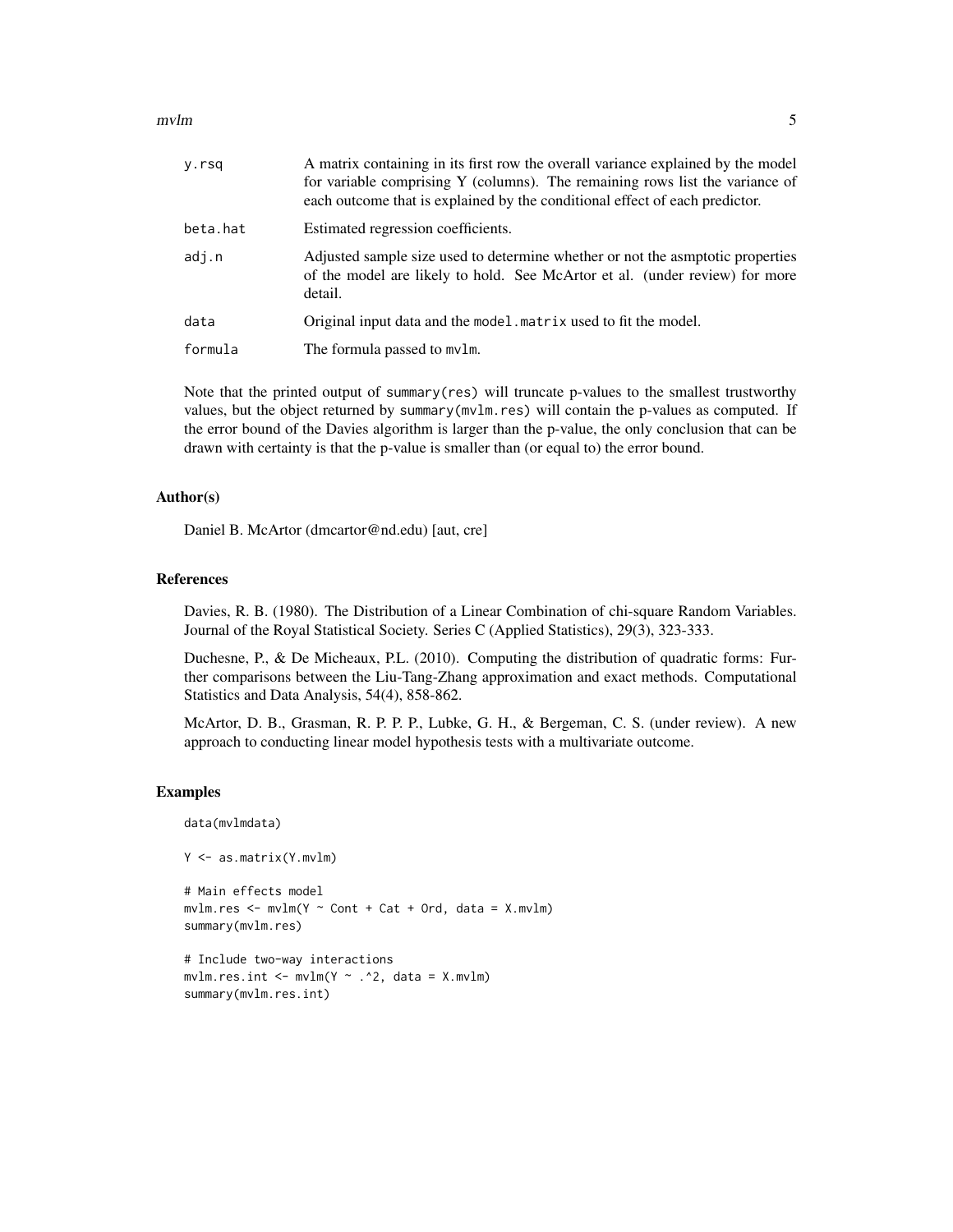<span id="page-5-0"></span>

#### Description

predict method for class mvlm. To predict using new data, the predictor data frame passed to newdata must have the same number of columns as the data used to fit the model, and the names of each variable must match the names of the original data.

#### Usage

## S3 method for class 'mvlm' predict(object, newdata, ...)

#### Arguments

| object                  | Output from mv1m                                                    |
|-------------------------|---------------------------------------------------------------------|
| newdata                 | Data frame of observations on the predictors used to fit the model. |
| $\cdot$ $\cdot$ $\cdot$ | Further arguments passed to or from other methods.                  |

#### Value

A data frame of predicted values

#### Author(s)

Daniel B. McArtor (dmcartor@nd.edu) [aut, cre]

#### Examples

```
data(mvlmdata)
Y.train <- as.matrix(Y.mvlm[1:150,])
X.train <- X.mvlm[1:150,]
mvlm.res <- mvlm(Y.train ~ ., data = X.train)
X.test <- X.mvlm[151:200,]
Y.predict <- predict(mvlm.res, newdata = X.test)
```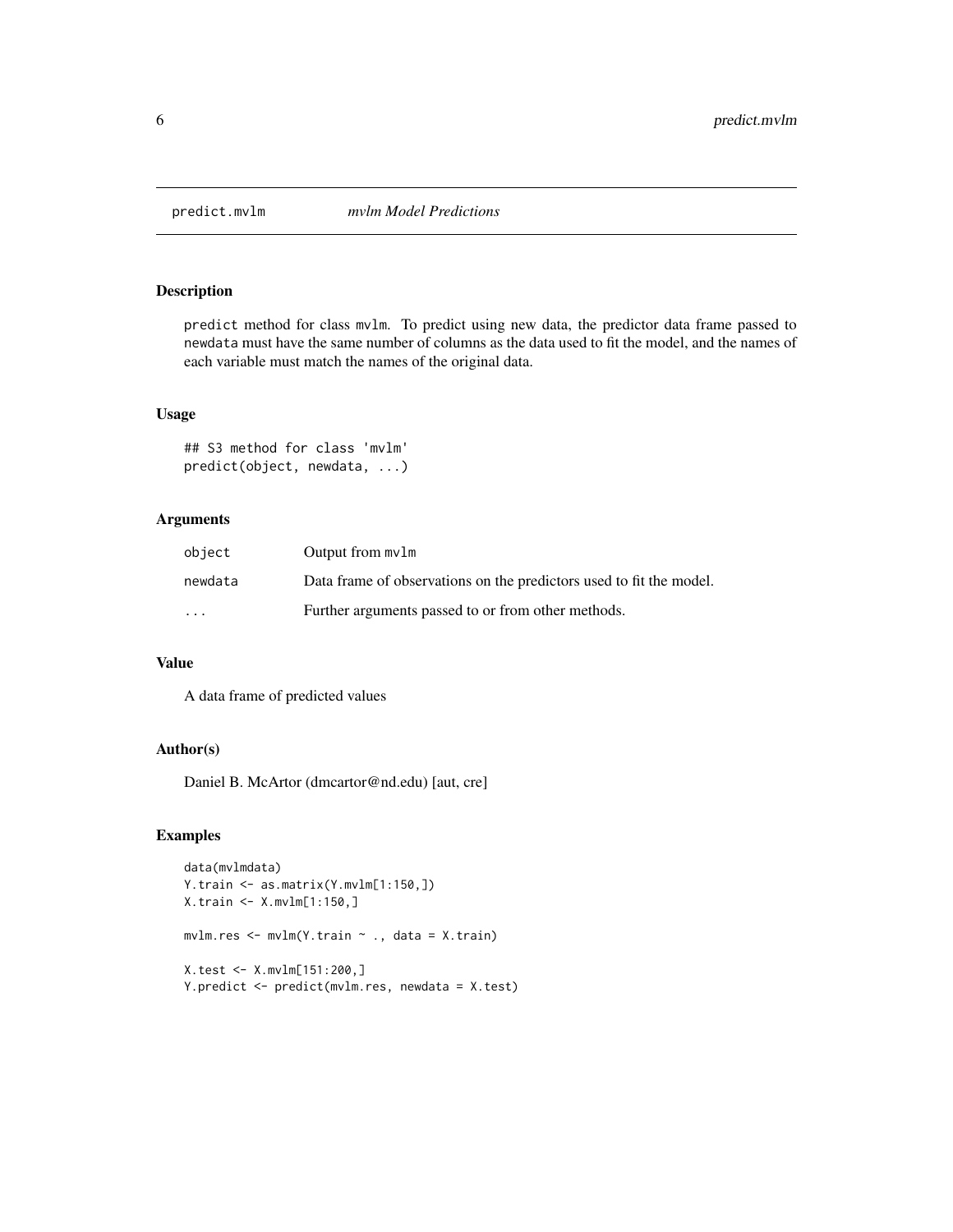<span id="page-6-0"></span>

#### Description

print method for class mvlm

#### Usage

## S3 method for class 'mvlm'  $print(x, \ldots)$ 

#### Arguments

|          | Output from $mvlm$                                 |
|----------|----------------------------------------------------|
| $\cdots$ | Further arguments passed to or from other methods. |

#### Value

p-value Analytical p-values for the omnibus test and each predictor

#### Author(s)

Daniel B. McArtor (dmcartor@nd.edu) [aut, cre]

residuals.mvlm *Extract mvlm Residuals*

#### Description

residuals method for class mvlm.

#### Usage

## S3 method for class 'mvlm' residuals(object, ...)

#### Arguments

| object   | Output from $mvlm$                                 |
|----------|----------------------------------------------------|
| $\cdots$ | Further arguments passed to or from other methods. |

#### Value

A data frame of residuals with the same dimension as the outcome data passed to mvlm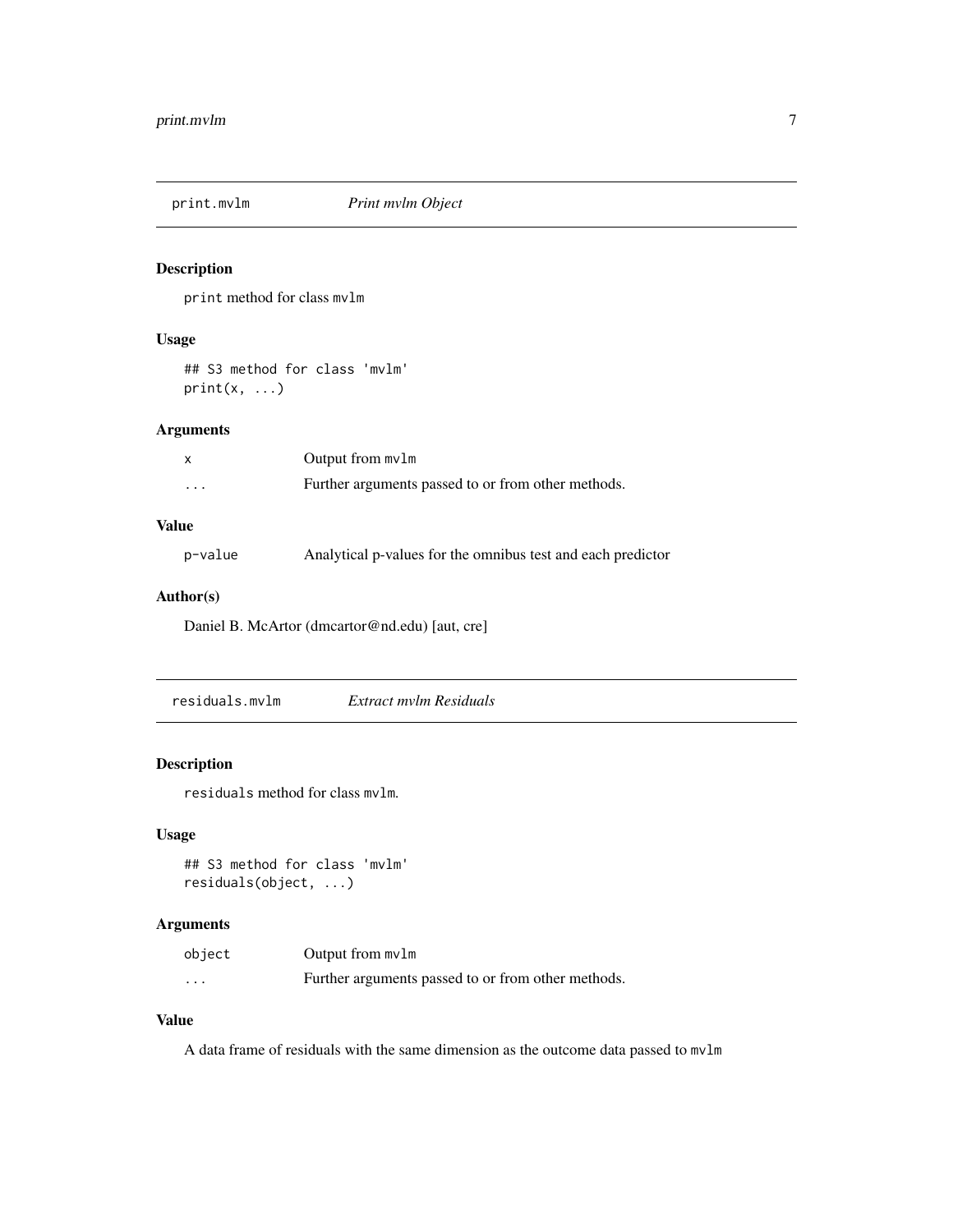#### Author(s)

Daniel B. McArtor (dmcartor@nd.edu) [aut, cre]

#### Examples

```
data(mvlmdata)
Y <- as.matrix(Y.mvlm)
mvlm,res < - mvlm(Y ~ ~ Cont ~ + Cat ~ + Ord, data = X.mvlm)Y.resid <- resid(mvlm.res)
```
summary.mvlm *Summarizing mvlm Results*

#### Description

summary method for class mvlm

#### Usage

```
## S3 method for class 'mvlm'
summary(object, ...)
```
#### Arguments

| object | Output from $mvlm$                                 |
|--------|----------------------------------------------------|
| .      | Further arguments passed to or from other methods. |

#### Value

Calling summary(mvlm.res) produces a data frame comprised of:

| Statistic | Value of the corresponding test statistic.                                                                                                                     |
|-----------|----------------------------------------------------------------------------------------------------------------------------------------------------------------|
| Numer DF  | Numerator degrees of freedom for each test statistic.                                                                                                          |
| Pseudo R2 | Size of the corresponding (omnibus or conditional) effect on the multivariate<br>outcome. Note that the intercept term does not have an estimated effect size. |
| p-value   | The p-value for each (omnibus or conditional) effect.                                                                                                          |

In addition to the information in the three columns comprising summary(mvlm.res), the mvlm.res object also contains:

| p.prec   | A data frame reporting the precision of each p-value. These are the maximum<br>error bound of the p-values reported by the davies function in CompQuadForm.                                                                                     |
|----------|-------------------------------------------------------------------------------------------------------------------------------------------------------------------------------------------------------------------------------------------------|
| y.rsq    | A matrix containing in its first row the overall variance explained by the model<br>for variable comprising Y (columns). The remaining rows list the variance of<br>each outcome that is explained by the conditional effect of each predictor. |
| beta.hat | Estimated regression coefficients.                                                                                                                                                                                                              |

<span id="page-7-0"></span>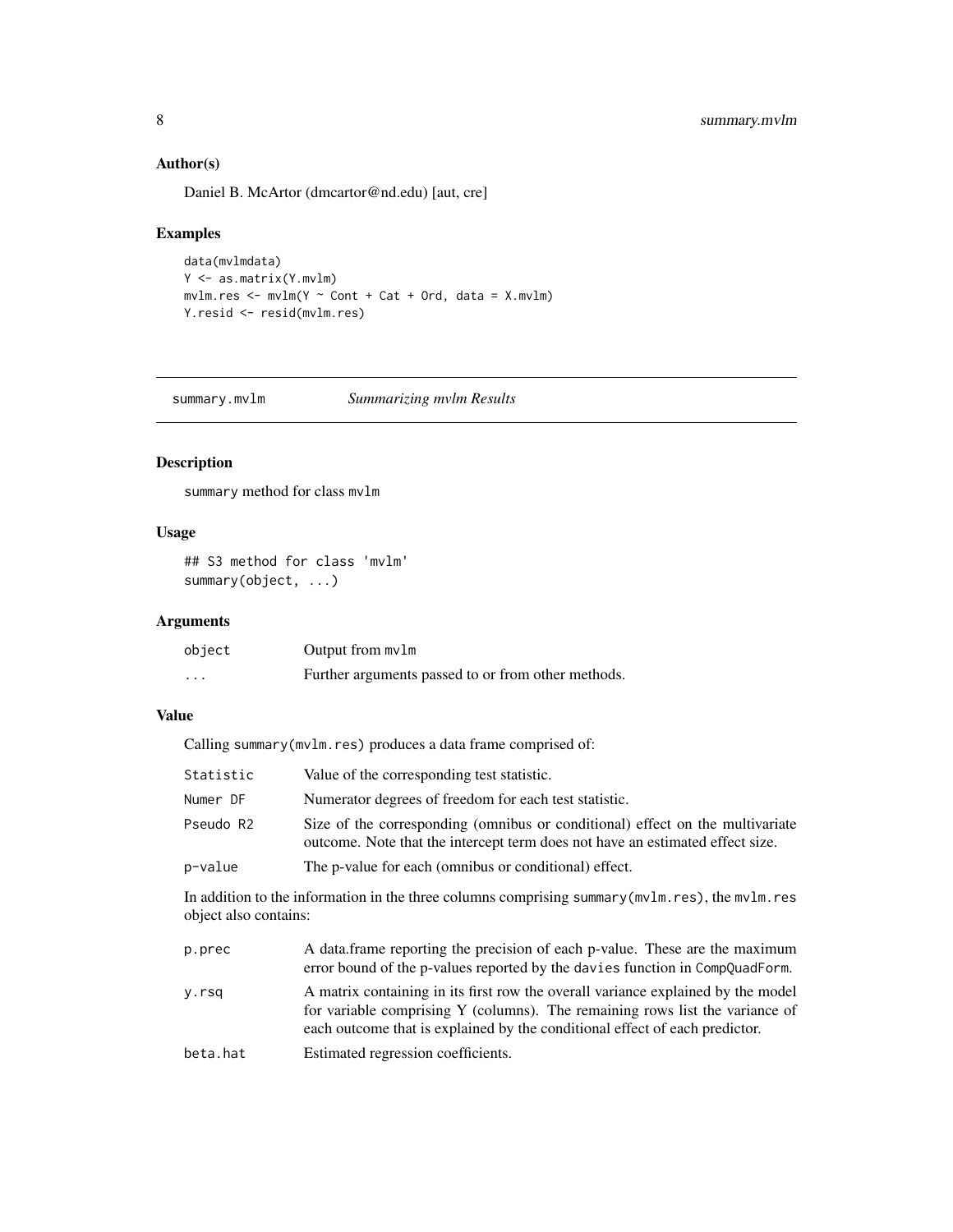#### <span id="page-8-0"></span>X.mvlm 9

| adi.n | Adjusted sample size used to determine whether or not the asmptotic properties |
|-------|--------------------------------------------------------------------------------|
|       | of the model are likely to hold. See McArtor et al. (under review) for more    |
|       | detail.                                                                        |
| data  | Original input data and the model. matrix used to fit the model.               |

Note that the printed output of summary(res) will truncate p-values to the smallest trustworthy values, but the object returned by summary(mvlm.res) will contain the p-values as computed. If the error bound of the Davies algorithm is larger than the p-value, the only conclusion that can be drawn with certainty is that the p-value is smaller than (or equal to) the error bound.

#### Author(s)

Daniel B. McArtor (dmcartor@nd.edu) [aut, cre]

#### References

Davies, R. B. (1980). The Distribution of a Linear Combination of chi-square Random Variables. Journal of the Royal Statistical Society. Series C (Applied Statistics), 29(3), 323-333.

Duchesne, P., & De Micheaux, P.L. (2010). Computing the distribution of quadratic forms: Further comparisons between the Liu-Tang-Zhang approximation and exact methods. Computational Statistics and Data Analysis, 54(4), 858-862.

McArtor, D. B., Grasman, R. P. P. P., Lubke, G. H., & Bergeman, C. S. (under review). A new approach to conducting linear model hypothesis tests with a multivariate outcome.

#### Examples

```
data(mvlmdata)
Y <- as.matrix(Y.mvlm)
# Main effects model
mvlmres < -mvlm(Y ~ cont + Cat + Ord, data = X.mvlm)summary(mvlm.res)
# Include two-way interactions
mvlm.res.int < - mvlm(Y ~ ~ . ~ ^2, data = X.mvlm)summary(mvlm.res.int)
```
X.mvlm *Simulated predictor data to illustrate the mvlm package.*

#### Description

See package vignette by calling vignette('mvlm-vignette').

#### Usage

X.mvlm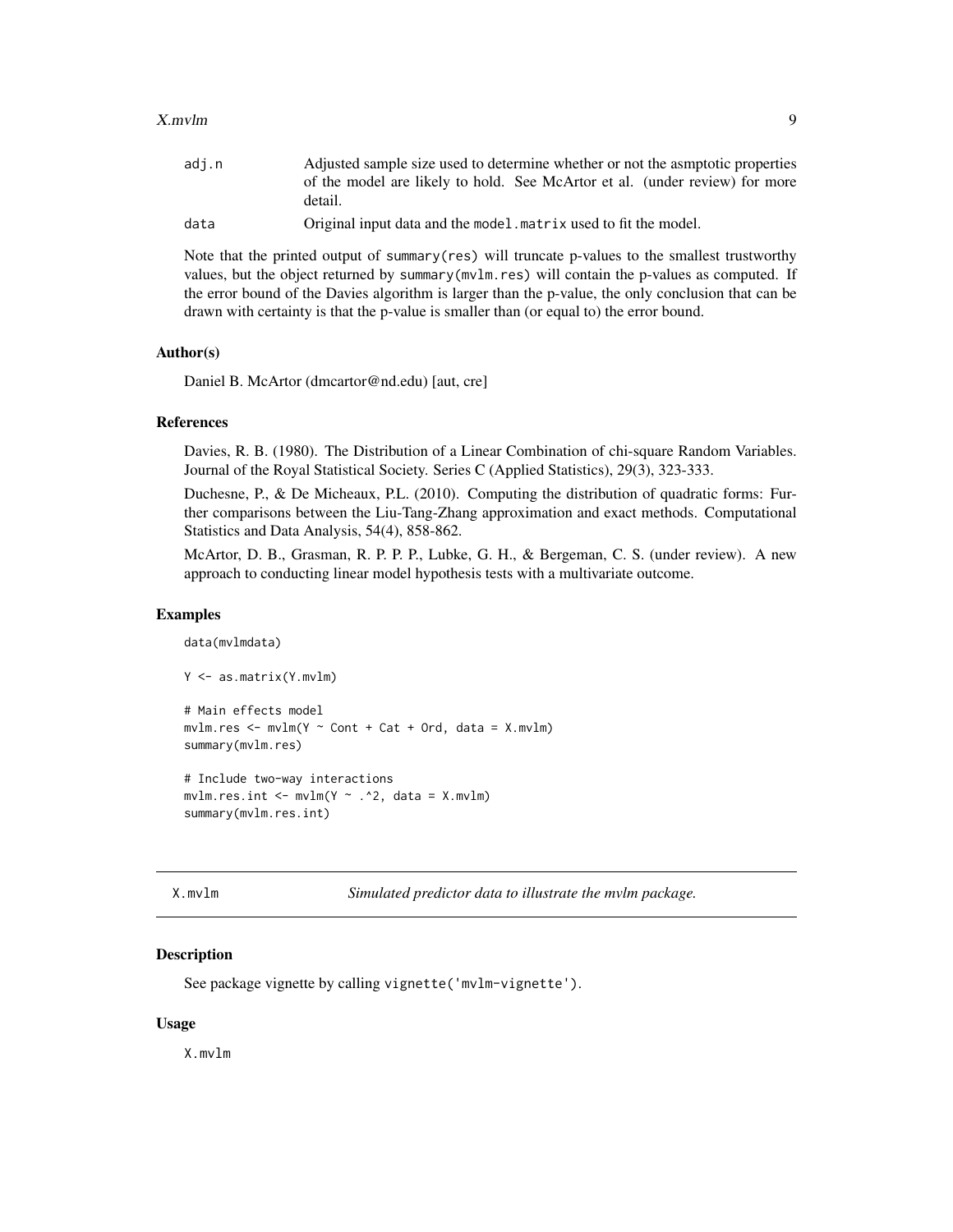#### <span id="page-9-0"></span>Format

An object of class data. frame with 200 rows and 3 columns.

Y.mvlm *Simulated outcome data to illustrate the mvlm package.*

#### Description

See package vignette by calling vignette('mvlm-vignette').

#### Usage

Y.mvlm

### Format

An object of class matrix with 200 rows and 5 columns.